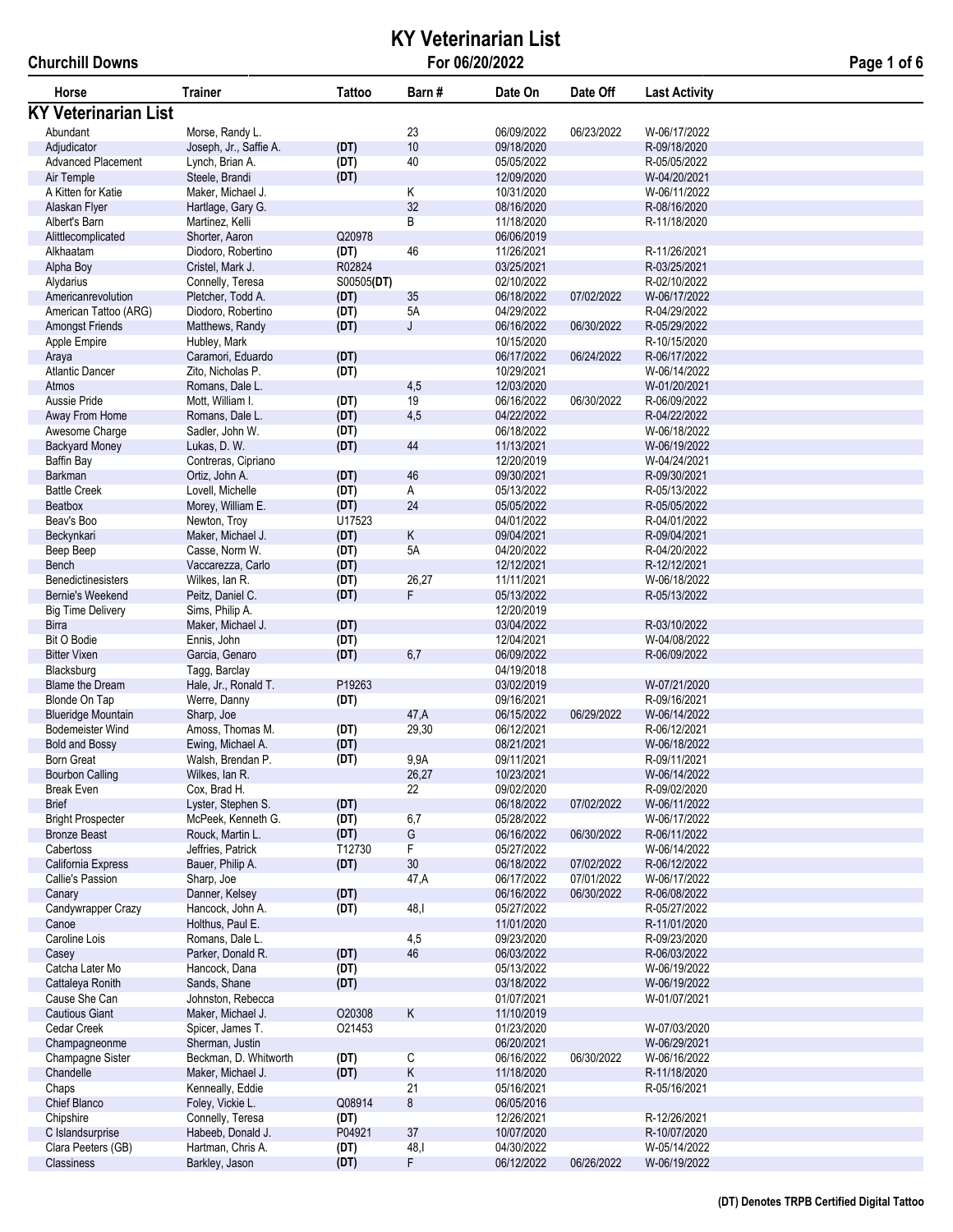# **KY Veterinarian List For 06/20/2022 Page 2 of 6**

| Horse                               | <b>Trainer</b>                        | <b>Tattoo</b>  | Barn#                | Date On                  | Date Off   | <b>Last Activity</b>         |
|-------------------------------------|---------------------------------------|----------------|----------------------|--------------------------|------------|------------------------------|
| Claudette Nonstop                   | Lyster, Stephen S.                    |                |                      | 09/16/2020               |            | R-09/16/2020                 |
| Close Knit                          | Oliver, Victoria H.                   | (DT)           |                      | 06/11/2022               | 06/21/2022 | R-06/09/2022                 |
| Cole Spur                           | Moquett, Ron                          | (DT)           | 10,10A               | 06/05/2022               |            | R-06/05/2022                 |
| <b>Collect Dis Money</b>            | Meah, Anna M.                         | (DT)           |                      | 06/17/2022               | 06/27/2022 | W-06/11/2022                 |
| Colonel's Map                       | Tomlinson, Michael A.                 | (DT)           |                      | 12/12/2020               |            | R-12/12/2020                 |
| <b>Colorful Mischief</b>            | Pletcher, Todd A.                     | (DT)           | 35                   | 06/17/2022               | 07/01/2022 | W-06/16/2022                 |
| Concept                             | Asmussen, Steven M.                   | (DT)           | 37,38                | 05/29/2022               |            | R-05/29/2022                 |
| Convection                          | Sharp, Joe                            | (DT)           | 47,A                 | 11/28/2021               |            | R-11/28/2021                 |
| Corentin                            | Drury, Jr., Thomas                    | (DT)           | 18                   | 03/14/2020               |            |                              |
| Cornbread Hill                      | Locker, Timothy                       | U02200         |                      | 03/18/2022               |            | W-03/30/2022                 |
| Cove Blue                           | Cano, Juan M.                         | S12863         | 8                    | 05/05/2022               |            | R-05/05/2022                 |
| Cryo                                | Morey, William E.                     | (DT)           | 24                   | 06/08/2022               | 06/22/2022 | W-06/20/2022                 |
| <b>Cumberland Pass</b>              | Rider, David M.                       | (DT)           |                      | 02/13/2020               |            |                              |
| <b>Curbs and Cones</b>              | Meah, Anna M.                         | (DT)           | 29,30                | 05/27/2022               |            | R-05/27/2022                 |
| C V Thunder                         | Evans II, Michael                     | (DT)           |                      | 06/16/2022               | 06/30/2022 | R-06/11/2022                 |
| Danny B                             | Meraz, Antonio                        | R21677         |                      | 02/06/2020               |            |                              |
| Dark Web                            | Kenneally, Eddie                      |                | 31                   | 08/06/2021               |            | W-08/06/2021                 |
| <b>Defender</b>                     | Asmussen, Steven M.                   | T06554         | 37,38                | 05/15/2022               |            | W-06/17/2022                 |
| Delta Gamma Cats                    | West, Ethan W.                        | (DT)           | J                    | 06/17/2022               |            | R-06/17/2022                 |
| Derby Express                       | Greenhill, Jeffrey L.                 | Q23710         |                      | 03/09/2022               |            | W-05/10/2022                 |
| Destined for Honor                  | Hughes, Byron G.                      | (DT)           |                      | 03/19/2022               |            | R-05/12/2022                 |
| Dial Toni                           | Barkley, Jason                        | (DT)           | F                    | 06/11/2022<br>07/31/2021 |            | R-06/11/2022                 |
| Directional                         | French, Wayne R.                      | (DT)           | 37,38                |                          |            | W-02/24/2022<br>W-10/05/2020 |
| Dixie Roulette<br>Don'tshowweakness | Foster, Eric N.                       |                |                      | 11/17/2019               |            | R-03/02/2022                 |
| Do Share                            | O'Meara, John<br>Casse, Norm W.       | (DT)<br>Q13503 | 5A                   | 03/02/2022<br>09/20/2020 |            | W-09/20/2020                 |
| Drena's Star                        | Delgado, Gustavo                      | S01844         | 8                    | 06/10/2022               |            | R-06/10/2022                 |
| Driamo Cat                          | Howard, William M.                    | (DT)           |                      | 03/04/2022               |            | R-03/04/2022                 |
| D Squared                           | Granitz, Anthony J.                   |                |                      | 11/29/2019               |            | W-07/24/2020                 |
| Dutch Teddy                         | Campbell, Donald H.                   | (DT)           |                      | 08/13/2021               |            | R-08/13/2021                 |
| Dynacharge                          | Stewart, Dallas                       |                | 34                   | 09/05/2020               |            | W-12/19/2020                 |
| Edge of Pleasure                    | Barker, Scott W.                      | R07724         |                      | 03/03/2022               |            | W-05/12/2022                 |
| El Bandera                          | Pribble, William J.                   | (DT)           |                      | 03/19/2022               |            | R-03/19/2022                 |
| El Cochito                          | Macias, Adolfo                        |                |                      | 06/14/2019               |            |                              |
| Elle Factor                         | Hancock, John A.                      |                |                      | 07/26/2020               |            | W-10/08/2020                 |
| Enjoyitwhilewecan                   | Maker, Michael J.                     | (DT)           | Κ                    | 10/13/2021               |            | R-10/13/2021                 |
| Espolon                             | Miller, Darrin                        | (DT)           | H                    | 02/11/2022               |            | R-02/11/2022                 |
| Ever Clever Lady                    | Hancock, John A.                      | (DT)           |                      | 06/04/2020               |            | W-07/15/2020                 |
| Excelerita                          | Mattingly, James E.                   |                |                      | 08/06/2021               |            | R-08/06/2021                 |
| Extreme                             | Handal, Raymond                       | (DT)           | 46                   | 05/04/2022               |            | R-05/04/2022                 |
| Factress                            | Garcia, Genaro                        |                | 48                   | 03/06/2020               |            |                              |
| Fair Haired Boy                     | McPeek, Kenneth G.                    | (DT)           | 6,7                  | 05/22/2022               |            | R-05/22/2022                 |
| Fancy Liquor                        | Maker, Michael J.                     | (DT)           | Κ                    | 04/20/2022               |            | R-04/20/2022                 |
| Fan the Fire                        | Maker, Michael J.                     | (DT)           | Κ                    | 11/27/2021               |            | R-11/27/2021                 |
| Fat Account                         | Garner, Peter                         | (DT)           |                      | 02/17/2022               |            | R-02/17/2022                 |
| Ferociously                         | Caramori, Caio                        | (DT)           | 37,38                | 05/19/2022               |            | R-05/19/2022                 |
| Fire On Time                        | Cano, Juan M.                         | (DT)           | 4,5                  | 06/09/2022               |            | R-06/09/2022                 |
| <b>First Date</b>                   | McGaughey, J. R.                      | (DT)           |                      | 06/05/2021               |            | R-06/05/2021                 |
| First to the Party                  | Arnold, II, George R.                 | (DT)           | 20                   | 08/13/2021               |            | R-08/13/2021                 |
| <b>Five Prizes</b>                  | Pletcher, Todd A.<br>Mott, William I. | (DT)           | 35                   | 06/09/2022<br>06/18/2022 | 06/23/2022 | E-06/18/2022<br>W-06/17/2022 |
| Floriform<br>Floris                 | Duvall, William E.                    | (DT)<br>(DT)   | 19<br>$\overline{1}$ | 06/17/2022               | 07/02/2022 | R-06/17/2022                 |
| Foliage                             | Stall, Jr., Albert M.                 | (DT)           | 45, H                | 05/14/2022               |            | R-05/14/2022                 |
| <b>Foreign Relations</b>            | Vaughan, Edward                       | (DT)           |                      | 07/24/2021               |            | R-07/24/2021                 |
| Formation                           | Cox, Brad H.                          | (DT)           | 22                   | 03/05/2022               |            | R-03/05/2022                 |
| Four Grands                         | Romans, Dale L.                       | (DT)           | 4,5                  | 06/19/2020               |            |                              |
| Four Wheeler                        | Fernandez, Jose                       | (DT)           |                      | 01/28/2021               |            | R-01/28/2021                 |
| Franco's Team                       | Valencia, Efren                       | (DT)           |                      | 04/14/2022               |            | R-04/14/2022                 |
| Freedom for All                     | McPeek, Kenneth G.                    | (DT)           | 6,7                  | 06/17/2022               |            | R-06/17/2022                 |
| Frolic More                         | Catalano, Wayne M.                    | T15605         | 14                   | 04/15/2022               |            | R-04/15/2022                 |
| <b>Frontal Assault</b>              | Raines, Lindsey M.                    | (DT)           |                      | 06/05/2022               |            | R-06/05/2022                 |
| Full Charge                         | West, Ethan W.                        | (DT)           | J                    | 06/18/2022               | 06/25/2022 | R-06/18/2022                 |
| Futuro                              | Porter, Michael P.                    | (DT)           | G                    | 09/30/2021               |            | W-06/11/2022                 |
| Gate Runner                         | Pletcher, Todd A.                     | (DT)           | $35\,$               | 06/10/2022               | 06/24/2022 | W-06/09/2022                 |
| Ghostlore                           | Wilkes, Ian R.                        |                | 26,27                | 04/13/2022               |            | R-04/13/2022                 |
| Gigi B.                             | Walsh, Brendan P.                     | (DT)           | 9,9A                 | 09/24/2021               |            | W-09/24/2021                 |
| Giro d'Oro                          | Tomlinson, Michael A.                 | (DT)           | 1, H                 | 04/24/2021               |            | W-06/15/2022                 |
| Golden Loch                         | Leonard, III, George                  |                | 6A                   | 07/10/2020               |            | R-07/10/2020                 |
| Go Manny Go                         | Reed, Eric R.                         | (DT)           |                      | 03/09/2022               |            | R-03/09/2022                 |
| Good Trouble                        | Colebrook, Ben                        | (DT)           | 45                   | 03/11/2022               |            | R-03/11/2022                 |
| <b>Grand Again</b>                  | McPeek, Kenneth G.                    | (DT)           | 6,7                  | 11/03/2021               |            | R-11/03/2021                 |
| Grandeur                            | Brisset, Rodolphe                     | (DT)           | $37\,$               | 04/30/2022               |            | R-04/30/2022                 |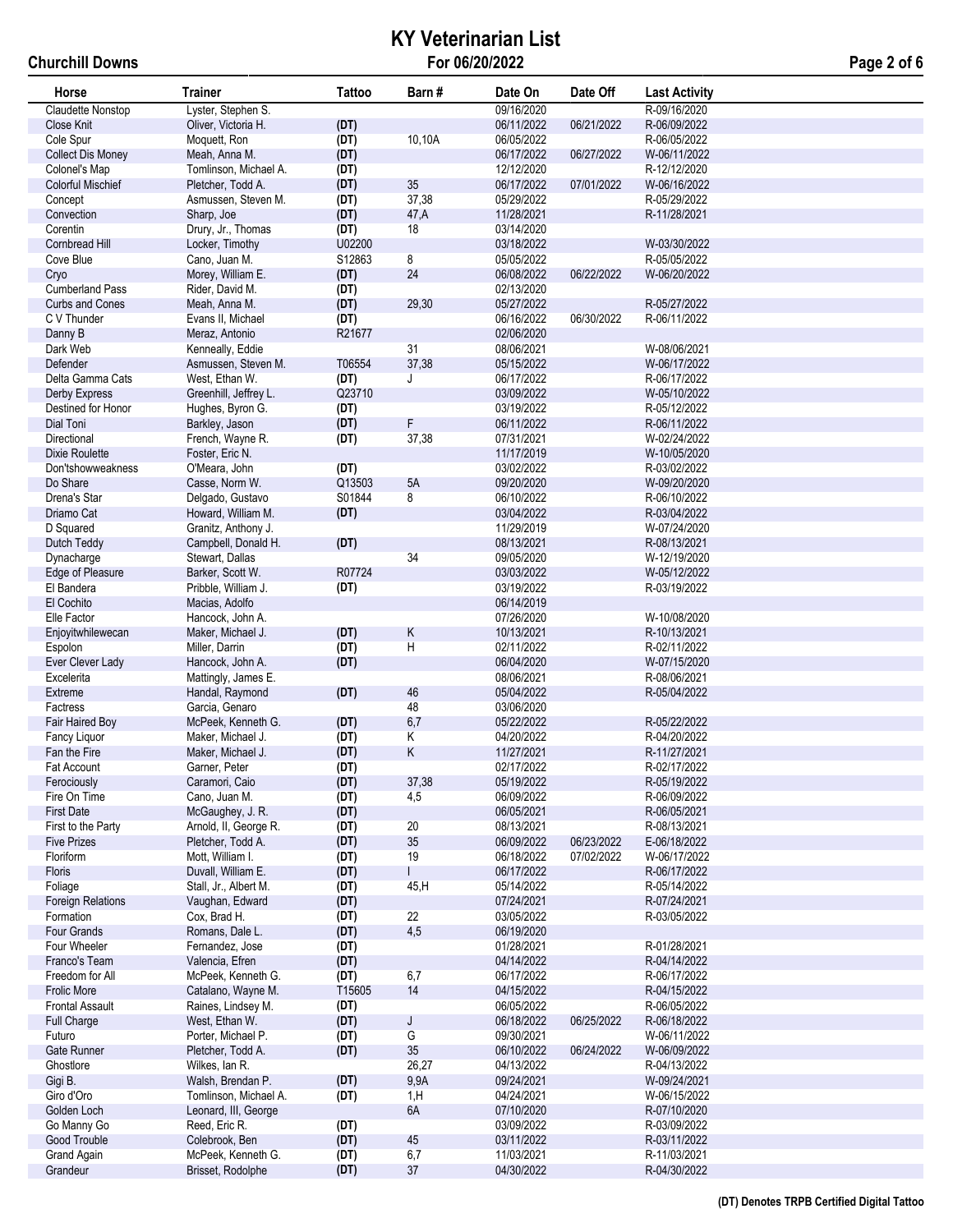# **KY Veterinarian List For 06/20/2022 Page 3 of 6**

| Horse                 | <b>Trainer</b>                          | Tattoo         | Barn#                   | Date On                  | Date Off   | <b>Last Activity</b>         |
|-----------------------|-----------------------------------------|----------------|-------------------------|--------------------------|------------|------------------------------|
| Grantham              | Maker, Michael J.                       | (DT)           | K                       | 04/09/2022               |            | R-04/09/2022                 |
| <b>GRILLA</b>         | Waldron, Bill                           | 623299         |                         | 06/14/2014               |            |                              |
| Harbor Sunset         | Maker, Michael J.                       | (DT)           | Κ                       | 11/19/2020               |            | W-12/03/2020                 |
| <b>Hardly Mate</b>    | Zook, Donna S.                          | R06704         |                         | 01/06/2021               |            | R-01/06/2021                 |
| Harmon Killer Brew    | Pessin, Neil L.                         | (DT)           | 42                      | 04/29/2022               |            | R-04/29/2022                 |
| Harms Way             | Margolis, Steve                         |                | 37                      | 09/24/2020               |            | R-09/24/2020                 |
| Haunt                 | McGaughey, J. R.                        | T00796         |                         | 06/09/2022               | 06/23/2022 | W-06/16/2022                 |
| He's a Angel          | Macias, Adolfo                          | (DT)           |                         | 10/08/2021               |            | W-06/07/2022                 |
| He's No Lemon         | McPeek, Kenneth G.                      | (DT)           | 6,7                     | 10/16/2021               |            | W-04/05/2022                 |
| Headfirst             | Jackson, Christopher J.                 |                |                         | 02/05/2021               |            | R-02/05/2021                 |
| <b>Heavenly Peace</b> | Kobiskie, Dane                          | (DT)           |                         | 02/04/2021               |            | W-09/04/2021                 |
| Heston                | Glyshaw, Tim                            | (DT)           |                         | 06/02/2022               |            | R-06/02/2022                 |
| Hieronymus            | Cox, Brad H.                            | (DT)           | 22                      | 08/08/2021               |            | W-08/15/2021                 |
| Hog Creek Hustle      | Foley, Vickie L.                        |                | 8                       | 05/01/2021               |            | R-05/01/2021                 |
| Honest Intentions     | Beck, Rowena                            | (DT)           |                         | 01/23/2022               |            | R-01/23/2022                 |
| Hopecandiesgood       | Simms, Garry W.                         |                |                         | 11/25/2020               |            | W-12/21/2020                 |
| Hot N Sweet           | Lauer, Michael E.                       | S18400         | $\overline{\mathsf{D}}$ | 01/15/2022               |            | R-01/15/2022                 |
| I'm a War Lord        | Tomlinson, Michael A.                   | (DT)           | 1, H                    | 11/19/2021               |            | R-11/19/2021                 |
| Imogene Malvina       | Correas, IV, Ignacio                    | (DT)           |                         | 06/18/2022               |            | R-06/18/2022                 |
| In Love               | Johnson, Marvin A.                      |                |                         | 06/17/2022               | 07/01/2022 | W-06/13/2021                 |
| Invader               | Ward, Wesley A.                         | U16463         |                         | 04/20/2022               |            | R-04/20/2022                 |
| Irish Hokie           | Rankin, Michael L.                      |                |                         | 06/11/2022               |            | R-06/11/2022                 |
| Itsmyluckytrump       | Tadeo, Erin                             | (DT)           |                         | 02/28/2020               |            |                              |
| Ivar (BRZ)            | Lobo, Paulo H.                          |                |                         | 06/14/2022               | 06/28/2022 | W-06/13/2022                 |
| Jackpot Winner        | Mattingly, James E.                     | (DT)           |                         | 12/11/2021               |            | R-12/10/2021                 |
| Jala Jala (MEX)       | Gutierrez, Fausto                       | *44842         | 33                      | 04/25/2019               |            |                              |
| Jeeper                | Desormeaux, J. K.                       | (DT)           | 41                      | 06/12/2022               | 06/26/2022 | W-06/18/2022                 |
| Jillian's Star        | Lukas, D. W.                            | (DT)           | 44                      | 10/17/2021               |            | W-11/13/2021                 |
| John Edward           | Sandy, Stephen S.                       |                |                         | 04/11/2021               |            | R-04/11/2021                 |
| Joyful Candy          | Garcia, Amalio P.                       | (DT)           | Е                       | 05/26/2022               |            | R-05/26/2022                 |
| J Zertz               | Correas, IV, Ignacio                    | (DT)           |                         | 06/08/2022               |            | R-06/08/2022                 |
| Kass' Choice          | Haynes, Forest                          | (DT)           |                         | 01/09/2022               |            | R-01/09/2022                 |
| Kaziranga             | Simms, Jr., Mark                        |                | B                       | 11/27/2020               |            | W-04/13/2021                 |
| Keepthe Main Thing    | Reed, Eric R.                           | T04258         |                         | 03/24/2022               |            | R-03/24/2022                 |
| Keep Your Distance    | Diodoro, Robertino                      | (DT)           | 46                      | 06/12/2021               |            | R-06/12/2021                 |
| Kennedy's Beau        | Cross, Jr., Kenny R.                    | (DT)           |                         | 04/20/2022               |            | R-04/20/2022                 |
| Kentucky Playboy      | Maker, Michael J.                       | (DT)           | Κ                       | 11/11/2020               |            | R-11/11/2020                 |
| Kerouac               | Brisset, Rodolphe                       | (DT)           | 37                      | 05/13/2022               |            | W-06/12/2022                 |
| Kevalar               | Esquivel, Jesus                         | (DT)           |                         | 06/05/2022               |            | R-06/05/2022                 |
| <b>Killing Time</b>   | Casse, Mark E.                          | (DT)           | 36                      | 06/14/2022               | 06/24/2022 | W-06/05/2022                 |
| Krahenbuhl            | Mendez, Luis                            | (DT)           |                         | 04/16/2022               |            | R-04/16/2022                 |
| Kuchar                | Brisset, Rodolphe                       | (DT)           | 37                      | 06/10/2022               | 06/24/2022 | W-06/18/2022                 |
| Lady Jenneviere       | Campbell, Donald H.                     |                |                         | 08/27/2021               |            | R-08/27/2021                 |
| La Isadora            | Casse, Mark E.                          | (DT)<br>P19037 | 36                      | 03/03/2021               |            | R-03/03/2021                 |
| Lanier<br>Lanse Mitan | Santangelo, Brett T.                    |                | B                       | 03/24/2021<br>06/21/2020 |            | R-03/24/2021<br>R-06/21/2020 |
| Laughing Levi         | Brisset, Rodolphe<br>Duvall, William E. | R00729         |                         | 11/04/2020               |            | R-11/04/2020                 |
| Len Lo Lady           | Romans, Dale L.                         | (DT)           | 4,5                     | 03/03/2022               |            | W-02/26/2022                 |
| Life Is Hard          | DiVito, James P.                        | (DT)           | 39                      | 06/05/2022               |            | R-06/05/2022                 |
| Lijana                | DeVaux, Cherie                          | (DT)           | 47, G                   | 04/09/2021               |            | W-06/18/2022                 |
| Lilly Chrome          | Acevedo, Israel                         | (DT)           |                         | 04/10/2022               |            | W-05/21/2022                 |
| Line Judge            | Tomlinson, Michael A.                   | R14327         | 1, H                    | 09/03/2020               |            | R-09/03/2020                 |
| Little Bella          | Vaccarezza, Carlo                       | (DT)           |                         | 10/29/2020               |            | W-05/11/2021                 |
| Little Man Can        | Scherer, Marianne                       | (DT)           | E                       | 10/23/2021               |            | R-10/23/2021                 |
| Little Mombo          | Bauer, Philip A.                        | (DT)           | 30                      | 06/18/2022               | 07/02/2022 | R-06/12/2022                 |
| Lookinforexcitemen    | Brennan, Terry J.                       | (DT)           | L                       | 06/02/2022               |            | R-06/02/2022                 |
| Love On the Rocks     | Morey, William E.                       | (DT)           | 24                      | 01/09/2022               |            | R-12/30/2021                 |
| Lucky Fortune         | Cordero-Lopez, Alexis                   |                |                         | 12/26/2019               |            |                              |
| Lucky Jingle          | Colebrook, Ben                          |                | 45                      | 02/25/2021               |            | W-03/25/2021                 |
| Macagone              | Breen, Kelly J.                         | O25345         |                         | 03/13/2021               |            | R-03/13/2021                 |
| Madamoussepousse      | Ward, Wesley A.                         | (DT)           |                         | 12/23/2021               |            | W-06/10/2022                 |
| Maddie P              | Beck, Rowena                            |                |                         | 01/25/2020               |            |                              |
| Magic Feet            | Ackerman, D. K.                         |                |                         | 07/05/2020               |            | W-07/26/2020                 |
| Magic Star            | Brown, Chad C.                          |                | 25                      | 06/14/2020               |            |                              |
| Magic Tap             | Asmussen, Steven M.                     | (DT)           | 37,38                   | 04/20/2022               |            | R-04/20/2022                 |
| Majorette             | Stidham, Michael                        | (DT)           |                         | 06/26/2020               |            | R-06/26/2020                 |
| Malibu Moonstruck     | Davis, Raymond L.                       | U16173         |                         | 01/01/2022               |            | R-01/01/2022                 |
| <b>Mandatory Mask</b> | Helmbrecht, William R.                  | (DT)           |                         | 12/31/2021               |            | R-12/31/2021                 |
| <b>Memorial Blue</b>  | Parker, Donald R.                       | Q20527         |                         | 11/28/2018               |            |                              |
| Me We                 | Gowan, William G.                       | (DT)           | D                       | 04/30/2022               |            | R-04/30/2022                 |
| Mia Mischief          | Asmussen, Steven M.                     |                | 37,38                   | 09/05/2020               |            | R-09/05/2020                 |
| Midnight Fantasy      | Sharp, Joe                              |                | 47,A                    | 06/19/2020               |            |                              |
|                       |                                         |                |                         |                          |            |                              |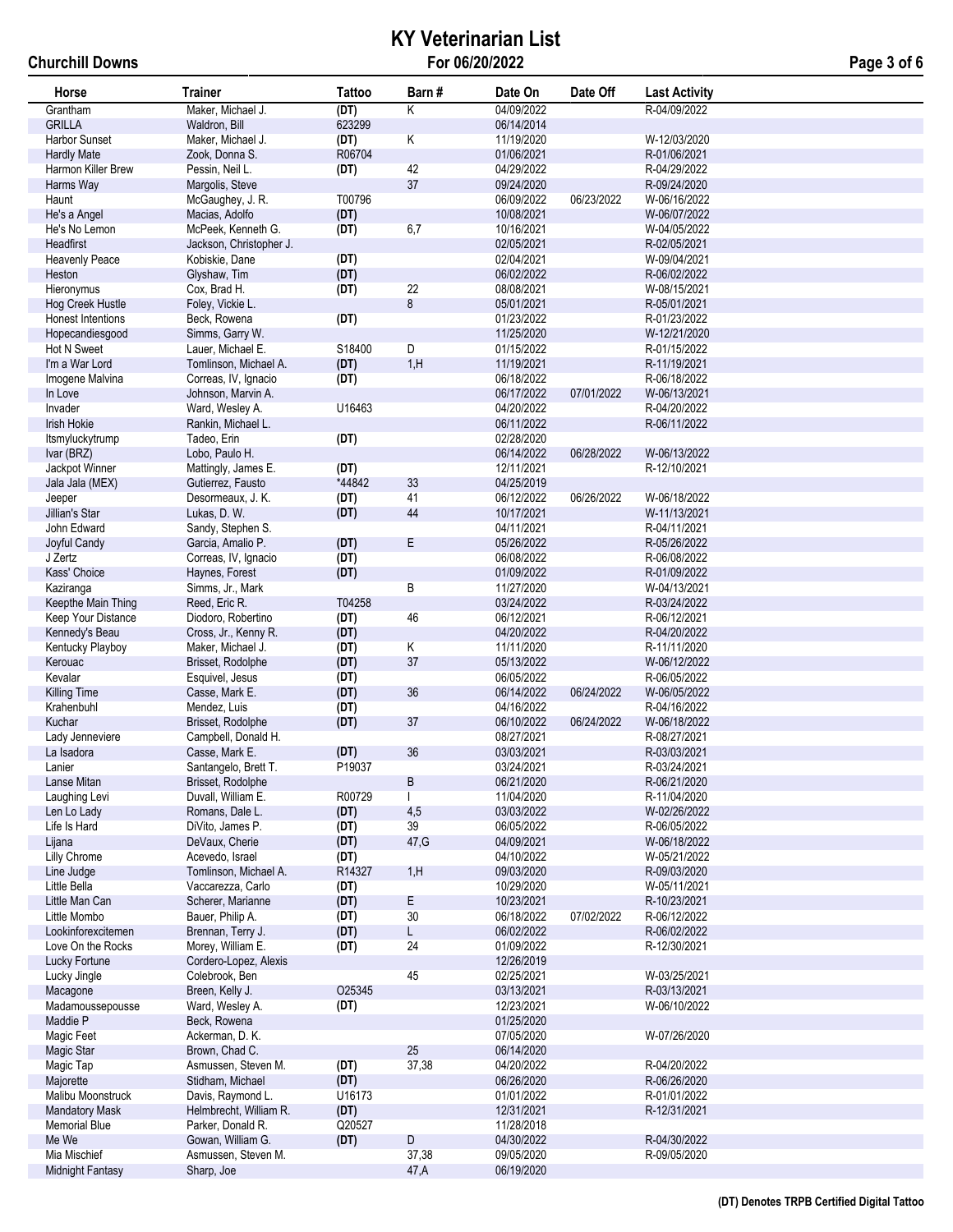## **KY Veterinarian List For 06/20/2022 Page 4 of 6**

| Horse                       | <b>Trainer</b>                      | Tattoo | Barn#                   | Date On                  | Date Off   | <b>Last Activity</b>         |
|-----------------------------|-------------------------------------|--------|-------------------------|--------------------------|------------|------------------------------|
| Midnight Tea Time           | Figueroa, Nelson                    | (DT)   | 47,A                    | 05/21/2022               |            | W-06/19/2022                 |
| <b>Midsummer Nights</b>     | Mitchell, Jerred                    | (DT)   |                         | 06/09/2022               | 06/23/2022 | R-05/30/2022                 |
| Militarist                  | Vaccarezza, Carlo                   | U13613 |                         | 06/14/2022               | 06/24/2022 | R-06/04/2022                 |
| Mindful                     | DeVaux, Cherie                      | (DT)   | 47, G                   | 06/03/2022               |            | R-06/03/2022                 |
| Miss Everything             | Desormeaux, J. K.                   | (DT)   | 41                      | 06/16/2022               | 06/30/2022 | W-06/11/2022                 |
| <b>Miss Pinkerton</b>       | King, Barry L.                      |        |                         | 12/02/2021               |            | R-12/02/2021                 |
| <b>Miss Poppy</b>           | Jones, J. L.                        | (DT)   | 39                      | 07/24/2021               |            | R-07/24/2021                 |
| Miss Susie R                | Desormeaux, J. K.                   | (DT)   | 41                      | 06/07/2022               | 06/21/2022 | E-06/15/2022                 |
| Mobster Gun                 | Sims, Philip A.                     | (DT)   |                         | 06/09/2022               | 06/23/2022 | R-06/08/2022                 |
| Momma Rio                   | Jurado, Luis A.                     | (DT)   |                         | 12/26/2021               |            | R-12/26/2021                 |
| Money Taker                 | Calhoun, W. B.                      | (DT)   | 28                      | 10/10/2021               |            | R-10/10/2021                 |
| Montgomery Park             | Contreras, Cipriano                 | (DT)   |                         | 06/11/2022               |            | R-06/11/2022                 |
| <b>Morning Social</b>       | Combs, Bentley                      |        | 31                      | 11/25/2020               |            | W-12/31/2020                 |
| Motagally                   | Sharp, Joe                          |        | 8                       | 10/14/2021               |            | R-10/14/2021                 |
| Mouffy                      | Thomas, Jonathan                    | (DT)   |                         | 04/22/2022               |            | W-06/18/2022                 |
| Mount Istan                 | Stinson, Jr., William               | M19081 |                         | 08/18/2013               |            |                              |
| Mrs. O'Connell              | McPeek, Kenneth G.                  | (DT)   | 6,7                     | 04/09/2021               |            | R-04/09/2021                 |
| Mrs. Sippy                  | Motion, H. G.                       |        |                         | 09/15/2020               |            | R-09/15/2020                 |
| Mun Luv                     | Maker, Michael J.                   | (DT)   | Κ                       | 06/12/2022               |            | R-06/12/2022                 |
| Music City Wolf             | Bush, George S.                     |        |                         | 03/11/2021               |            | R-03/11/2021                 |
| Music Street                | Beckman, D. Whitworth               | (DT)   | $\overline{\mathsf{C}}$ | 06/09/2022               | 06/23/2022 | E-06/18/2022                 |
| Mustazeed                   | Short, Tommy C.                     | (DT)   |                         | 05/20/2022               |            | R-05/20/2022                 |
| My Good Girl                | Greenhill, Jeffrey L.               | U20798 |                         | 03/24/2022               |            | W-05/10/2022                 |
| My Head Hurts               | Alessi, James                       | (DT)   |                         | 10/17/2021               |            | R-10/17/2021                 |
| My Margaret Anne            | Campbell, Donald H.                 | (DT)   |                         | 08/23/2020               |            | W-07/13/2021                 |
| My Prankster                | Pletcher, Todd A.                   | (DT)   | 35                      | 06/19/2022               | 07/03/2022 | W-06/18/2022                 |
| Myuddermamasapaint          | Barrett, Roddina A.                 | (DT)   | М                       | 11/04/2021               |            | R-11/04/2021                 |
| Naughty Mabel               | Maker, Michael J.                   | (DT)   | Κ                       | 12/17/2020               |            | W-01/02/2021                 |
| Northern Ranger             | McVicker, Lamar                     | Q15075 |                         | 01/01/2022               |            | R-01/01/2022                 |
| Nun the Less                | Contreras, Cipriano                 | P00519 |                         | 03/10/2021               |            | R-03/10/2021                 |
| Olczyk                      | Ward, Wesley A.                     | (DT)   |                         | 04/13/2022               |            | W-06/12/2022                 |
| On d'Oro                    | Hawley, Wesley E.                   |        |                         | 06/28/2020               |            | W-07/13/2020                 |
| Ontheonesandtwos            | Casse, Norm W.                      | (DT)   | 5A                      | 06/18/2022               |            | R-06/18/2022                 |
| Onyourmarkgetsetgo          | Barrett, Roddina A.                 | (DT)   | M                       | 06/11/2022               |            | R-06/11/2022                 |
| Opalia                      | Chapman, James K.                   | (DT)   |                         | 04/02/2021               |            | W-04/02/2022                 |
| Ornery                      | Casse, Norm W.                      | (DT)   | 5A<br>J                 | 04/28/2021               |            | R-04/28/2021                 |
| Oro de Tejano<br>Out Work'n | Matthews, Randy<br>Hancock, John A. | (DT)   | 5A                      | 10/17/2021<br>06/19/2022 |            | R-10/17/2021<br>R-06/19/2022 |
| Ox Doc                      | Cano, Juan M.                       | (DT)   | 8                       | 06/11/2022               |            | R-06/11/2022                 |
| Paolina                     | Ward, Wesley A.                     | (DT)   |                         | 04/11/2021               |            | W-12/31/2021                 |
| Parkin in the Rear          | Porter, Michael P.                  | (DT)   |                         | 06/18/2022               |            | R-06/18/2022                 |
| Partylicious                | Cox, Brad H.                        | (DT)   | 22                      | 08/02/2020               |            | W-06/06/2021                 |
| Party Next Door             | Morey, William E.                   | (DT)   | 24                      | 02/17/2022               |            | R-02/17/2022                 |
| Pass the Coffee             | Lovell, Michelle                    | O15546 | 21                      | 06/05/2015               |            |                              |
| Pedigeek                    | Casse, Mark E.                      |        | 36                      | 06/14/2022               | 06/24/2022 | W-06/05/2022                 |
| Pennyrile                   | Romans, Dale L.                     | (DT)   | 4,5                     | 12/26/2021               |            | R-12/26/2021                 |
| Per Diem                    | Cash. Norman L.                     | U19071 |                         | 06/11/2022               |            | R-06/11/2022                 |
| Perfectly Wrote             | Campbell, Donald H.                 | (DT)   |                         | 07/24/2020               |            | W-09/27/2020                 |
| Pioneering Spirit           | Pletcher, Todd A.                   | (DT)   | 35                      | 06/10/2022               | 06/24/2022 | E-06/19/2022                 |
| Pirate Rick                 | Cash, Norman L.                     |        |                         | 02/17/2022               |            | R-02/17/2022                 |
| Poirier                     | Desormeaux, J. K.                   | (DT)   | 41                      | 06/18/2021               |            | R-06/18/2021                 |
| Pontiffany                  | Barrett, Roddina A.                 | (DT)   | M                       | 06/10/2022               |            | R-06/10/2022                 |
| Potra Liza                  | Hartman, Chris A.                   |        | 48,1                    | 06/24/2021               |            | R-06/24/2021                 |
| Pout                        | Zito, Nicholas P.                   | (DT)   |                         | 11/03/2021               |            | W-06/14/2022                 |
| Premier Wish                | Garcia, Genaro                      | (DT)   | 48                      | 04/30/2022               |            | W-06/01/2022                 |
| <b>Pretty Mess</b>          |                                     | (DT)   |                         | 06/13/2022               | 06/27/2022 | W-06/10/2022                 |
| Princess Renee              | Short. Travis W.                    | U03547 | В                       | 06/03/2022               |            | R-06/03/2022                 |
| Private Road                | Spicer, James T.                    | (DT)   |                         | 05/29/2022               |            | W-06/11/2022                 |
| Prompt                      | Morse, Randy L.                     |        | 23                      | 11/07/2021               |            | W-05/29/2022                 |
| Pure Moon                   | Douaihy, Michel                     | (DT)   |                         | 09/08/2021               |            | R-09/08/2021                 |
| Pyrite                      | Kobiskie, Dane                      | (DT)   |                         | 04/29/2022               |            | W-06/14/2022                 |
| Queengol                    | Danner, Kelsey                      | (DT)   |                         | 06/10/2022               | 06/24/2022 | W-06/18/2022                 |
| Quiero Mas                  | Lobo, Paulo H.                      | (DT)   |                         | 01/23/2022               |            | R-01/23/2022                 |
| Ravir                       | Mulcahy, Geoff                      | (DT)   |                         | 06/12/2022               | 06/26/2022 | W-06/11/2022                 |
| Readyformycloseup           | Barkley, Jason                      | (DT)   | F                       | 08/23/2020               |            | W-09/06/2020                 |
| Ready N Waiting             | Miller, Kenneth G.                  | (DT)   |                         | 07/03/2021               |            | R-07/03/2021                 |
| Red Hornet                  | Meah, Anna M.                       | (DT)   |                         | 06/07/2022               | 06/21/2022 | W-06/11/2022                 |
| <b>Regal Power</b>          | Platt, Noah                         |        |                         | 01/04/2020               |            |                              |
| Richiesgotswagger           | Diodoro, Robertino                  | R20816 | 46                      | 05/27/2022               |            | R-05/27/2022                 |
| <b>Rich Relations</b>       | Ennis, John                         | (DT)   |                         | 02/19/2022               |            | W-04/01/2022                 |
| Rockandahardplace           | Broberg, Karl                       |        |                         | 09/18/2021               |            | R-09/18/2021                 |
| Romantic Pursuit            | Walsh, Brendan P.                   |        | 9,9A                    | 11/01/2020               |            | R-11/01/2020                 |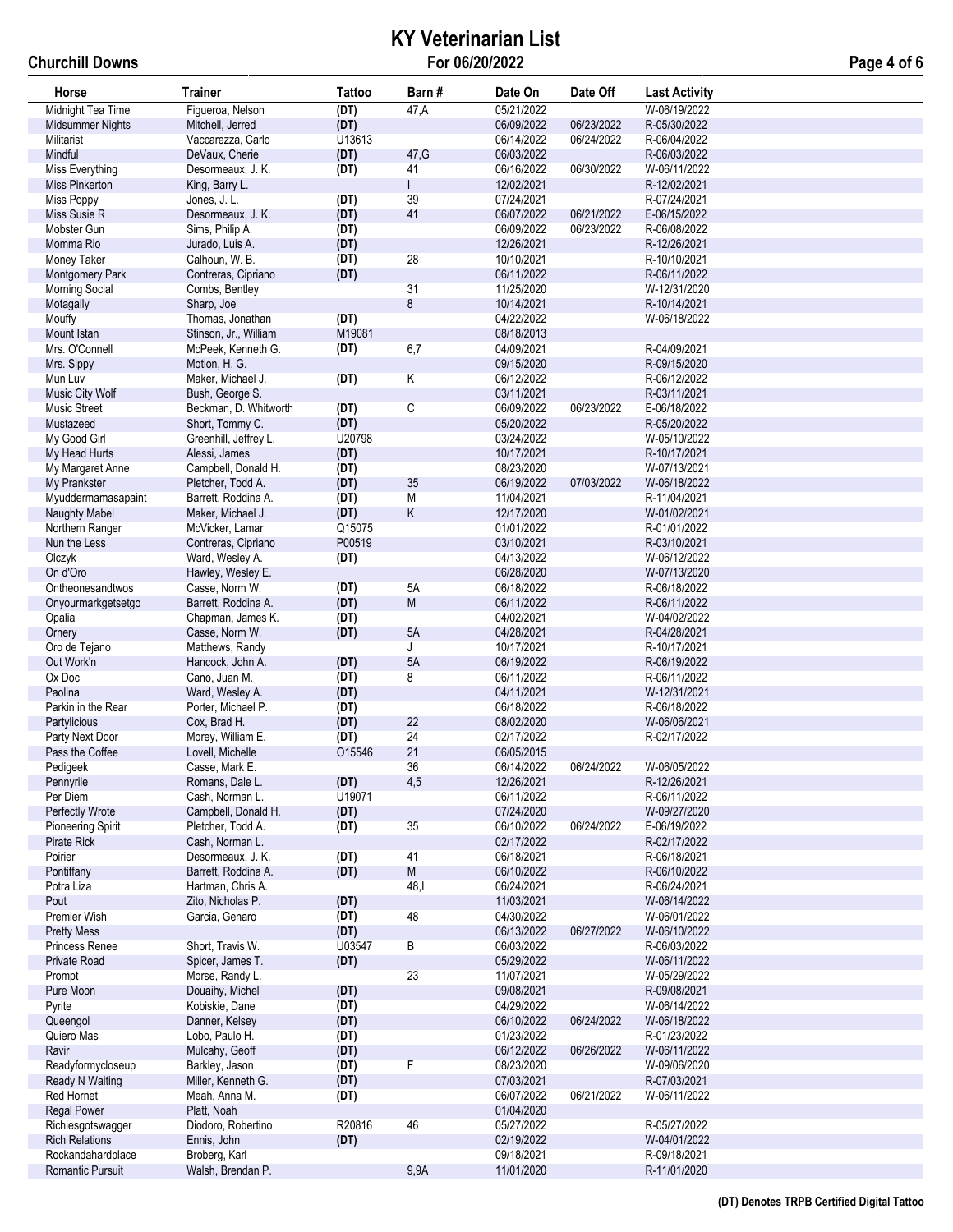## **KY Veterinarian List For 06/20/2022 Page 5 of 6**

| Horse                     | <b>Trainer</b>           | <b>Tattoo</b> | Barn #                  | Date On    | Date Off   | <b>Last Activity</b> |
|---------------------------|--------------------------|---------------|-------------------------|------------|------------|----------------------|
| Royal Rosie               | Hernandez, Rey           | (DT)          |                         | 03/18/2022 |            | R-03/18/2022         |
| Runnin' Ray               | Sharp, Joe               | (DT)          | 47,A                    | 06/10/2022 | 06/24/2022 | W-06/18/2022         |
| Run the Tap               | McPeek, Kenneth G.       | (DT)          | 6,7                     | 04/08/2022 |            | R-04/08/2022         |
| Runway Magic              | Drury, Jr., Thomas       | (DT)          | 18                      | 06/17/2022 |            | R-06/17/2022         |
| Sammoo                    | Catalano, Wayne M.       | (DT)          | 14                      | 11/06/2021 |            | R-11/06/2021         |
| Samurai Prince            | Morey, William E.        | (DT)          | 24                      | 06/08/2022 | 06/22/2022 | E-06/17/2022         |
| Sassy Hannah              | Caramori, Eduardo        | (DT)          |                         | 07/01/2021 |            | R-07/01/2021         |
| Scale                     | Colebrook, Ben           | (DT)          | 45                      | 01/14/2021 |            | W-01/30/2021         |
| Sergeant Strwberry        | Colebrook, Ben           | (DT)          | 45                      | 04/21/2021 |            | R-04/21/2021         |
| Setna the Wise            | Barkley, Jason           | (DT)          | F                       | 06/17/2022 | 07/01/2022 | W-06/12/2022         |
| Seven Kingdoms            | Estvanko, Richard        | (DT)          |                         | 02/24/2022 |            | R-02/24/2022         |
| Seven Seventeen           | Holsapple, Hutch         |               |                         | 12/03/2021 |            | W-03/11/2022         |
| Shantisara (IRE)          | Brown, Chad C.           | (DT)          | 25                      | 04/16/2022 |            | R-04/16/2022         |
| <b>Shared Sense</b>       | Cox, Brad H.             | (DT)          |                         | 05/07/2022 |            | W-05/21/2022         |
| She's All Wolfe           | Von Hemel, Donnie K.     | U19120        | G                       | 06/11/2022 | 06/25/2022 | W-06/19/2022         |
| Shedaresthedevil          | Cox, Brad H.             | (DT)          | 22                      | 06/18/2022 | 07/02/2022 | W-06/18/2022         |
| Shesthebiggame            | Barkley, Jason           | (DT)          | F                       | 05/13/2022 |            | W-05/26/2022         |
| She Stood by Me           | McPeek, Kenneth G.       | (DT)          | 6,7                     | 11/03/2021 |            | R-11/03/2021         |
| Sistercharlie (IRE)       | Brown, Chad C.           | *44599        | 25                      | 11/07/2020 |            | R-11/07/2020         |
| Skratch Kat               | Bauer, Philip A.         | (DT)          | 30                      | 06/11/2022 | 06/25/2022 | W-06/18/2022         |
| Sleepless Dream           | Barkley, Jason           | (DT)          | F                       | 04/29/2022 |            | R-04/29/2022         |
| Sleepy Eyes Todd          | Silva, Miguel A.         |               |                         | 10/30/2021 |            | R-10/30/2021         |
| Smart Arch                | Murphy, Conor            |               |                         | 07/03/2020 |            | R-07/03/2020         |
| Soft Touch                | Stidham, Michael         | (DT)          |                         | 09/08/2021 |            | W-06/15/2022         |
| Soldierssweetheart        | McKeever, Andrew         | (DT)          |                         | 12/19/2021 |            | R-12/19/2021         |
| Sol Dorado                | Casse, Mark E.           | (DT)          | 36                      | 11/19/2021 |            | R-11/19/2021         |
| Solo Album                | Casse, Mark E.           | (DT)          | 36                      | 06/14/2022 | 06/24/2022 | W-06/05/2022         |
| Somebodylovesyou          | Reed, Eric R.            | (DT)          |                         | 04/21/2022 |            | W-05/26/2022         |
| Somes Sound               | Hartman, Chris A.        | (DT)          | 48,1                    | 11/06/2021 |            | W-01/01/2022         |
| Southern Sense            | McGee, Paul J.           | (DT)          | 39                      | 06/13/2022 | 06/27/2022 | R-06/05/2022         |
| Spanned                   | Maker, Michael J.        |               | $\overline{\mathsf{K}}$ | 05/24/2020 |            |                      |
| Spitz                     | Cash, Norman L.          | (DT)          |                         | 09/23/2021 |            | R-09/23/2021         |
| Stella Grace              | Maker, Michael J.        | (DT)          | Κ                       | 07/04/2021 |            | R-07/04/2021         |
| <b>Sterling Miss</b>      | Sharp, Joe               | S03158        | 47,A                    | 06/11/2022 | 06/25/2022 | W-06/17/2022         |
| Strollin the Bayou        | Rodriguez, Hugo          | S14592        |                         | 06/10/2022 |            | R-06/10/2022         |
| <b>Strong Silent</b>      | Romans, Dale L.          | (DT)          | 4,5                     | 11/26/2021 |            | R-11/26/2021         |
| <b>Study Committee</b>    | McCutchen, Robert B.     | (DT)          |                         | 04/28/2022 |            | R-04/28/2022         |
| Sugar and Sass            | Murphy, Scott R.         | U04578        |                         | 01/02/2022 |            | W-01/23/2022         |
| Summer Blossom            | Colebrook, Ben           | R17272        | 45                      | 10/12/2019 |            |                      |
| Summer in Malibu          | Vance, Thomas D.         | (DT)          | 32                      | 05/14/2022 |            | R-05/14/2022         |
| Surf Ballroom             | Kobiskie, Dane           | (DT)          |                         | 04/13/2022 |            | R-04/13/2022         |
| <b>Sweet Ginger</b>       | Hancock, Dana            | (DT)          |                         | 05/22/2022 |            | W-06/05/2022         |
| Swift Thinker             | Mott, William I.         | (DT)          | 19                      | 05/19/2022 |            | R-05/19/2022         |
| Takeaway                  | Ward, Wesley A.          | (DT)          |                         | 08/30/2020 |            | R-08/30/2020         |
| <b>Tangled Emotions</b>   | Shirer, Matt A.          | (DT)          | 27                      | 06/02/2022 |            | W-06/19/2022         |
| Tatabog                   | Maker, Michael J.        | (DT)          | F                       | 06/20/2021 |            | W-05/18/2022         |
| <b>Temper Mint Twist</b>  | McGaughey, J. R.         | (DT)          |                         | 01/15/2022 |            | R-01/15/2022         |
| Teo                       | Asmussen, Steven M.      | (DT)          | 37,38                   | 06/02/2022 |            | R-06/02/2022         |
| Thanozapper               | Mulcahy, Geoff           | (DT)          |                         | 06/11/2022 | 06/25/2022 | R-06/02/2022         |
| The Boss Factor           | Foster, Eric N.          | T01281        |                         | 06/08/2022 | 06/22/2022 | R-06/08/2022         |
| The Emerald Queen         | Ruiz, Edward R.          |               |                         | 07/14/2019 |            |                      |
| <b>Think Twice</b>        | Garcia, Genaro           | (DT)          | C                       | 06/12/2022 |            | R-06/12/2022         |
| <b>Thirteen Roses</b>     | Haehn, T. R.             | Q22210        |                         | 12/27/2019 |            |                      |
| <b>Tidal Effect</b>       | Morey, William E.        |               | 24                      | 06/14/2020 |            |                      |
| Time to Run               | Macias, Adolfo           | (DT)          |                         | 06/18/2022 |            | W-05/30/2022         |
| Tom's Last General        | Krebs, Steven            | T06181        |                         | 06/11/2022 |            | R-06/11/2022         |
| Too Much Kandy            | Barkley, Jason           | (DT)          | F                       | 05/21/2021 |            | R-05/21/2021         |
| Toothpic                  | Davis, Joseph D.         |               |                         | 12/26/2020 |            | R-12/26/2020         |
| <b>Traditional Archer</b> | Salas, Felipe            | (DT)          |                         | 02/19/2022 |            | R-02/19/2022         |
| Tubman                    | McGaughey III, Claude R. | (DT)          | 43                      | 06/12/2022 | 06/26/2022 | W-06/19/2022         |
| <b>Tulane Tryst</b>       | DeVaux, Cherie           | (DT)          | 47, G                   | 05/04/2022 |            | R-05/04/2022         |
| <b>Tumbling Sky</b>       | Scherer, Marianne        | (DT)          |                         | 11/03/2021 |            | R-11/03/2021         |
| <b>Twelve Monarchs</b>    | Salas, Felipe            |               |                         | 12/11/2020 |            | W-12/30/2020         |
| <b>Twinkling Knight</b>   | Guerrero, Sal            | R21195        | H                       | 10/03/2021 |            | W-10/12/2021         |
| Unaquoi                   | Figgins, III, Ollie L.   | R20464        |                         | 03/02/2022 |            | R-03/02/2022         |
| Un Ojo                    | Courville, Ricky         | (DT)          |                         | 06/09/2022 | 06/23/2022 | W-06/19/2022         |
| Urbanite                  | Grubbs, Jamie L.         | U14423        |                         | 10/28/2021 |            | R-10/28/2021         |
| Vasilevskiy (IRE)         | Miller, Jerome F.        | (DT)          | 5A                      | 04/30/2022 |            | W-06/19/2022         |
| Vicki Rose                | Matejka, Pavel           | (DT)          |                         | 06/03/2022 |            | R-06/03/2022         |
| Victor Again              | Romans, Dale L.          | R20863        | 4,5                     | 06/30/2017 |            |                      |
| Vintage Print             | Lobo, Paulo H.           | (DT)          |                         | 10/28/2021 |            | W-06/13/2022         |
| <b>Vow Saver</b>          | Evans II, Michael        | (DT)          |                         | 01/29/2022 |            | R-01/29/2022         |
|                           |                          |               |                         |            |            |                      |